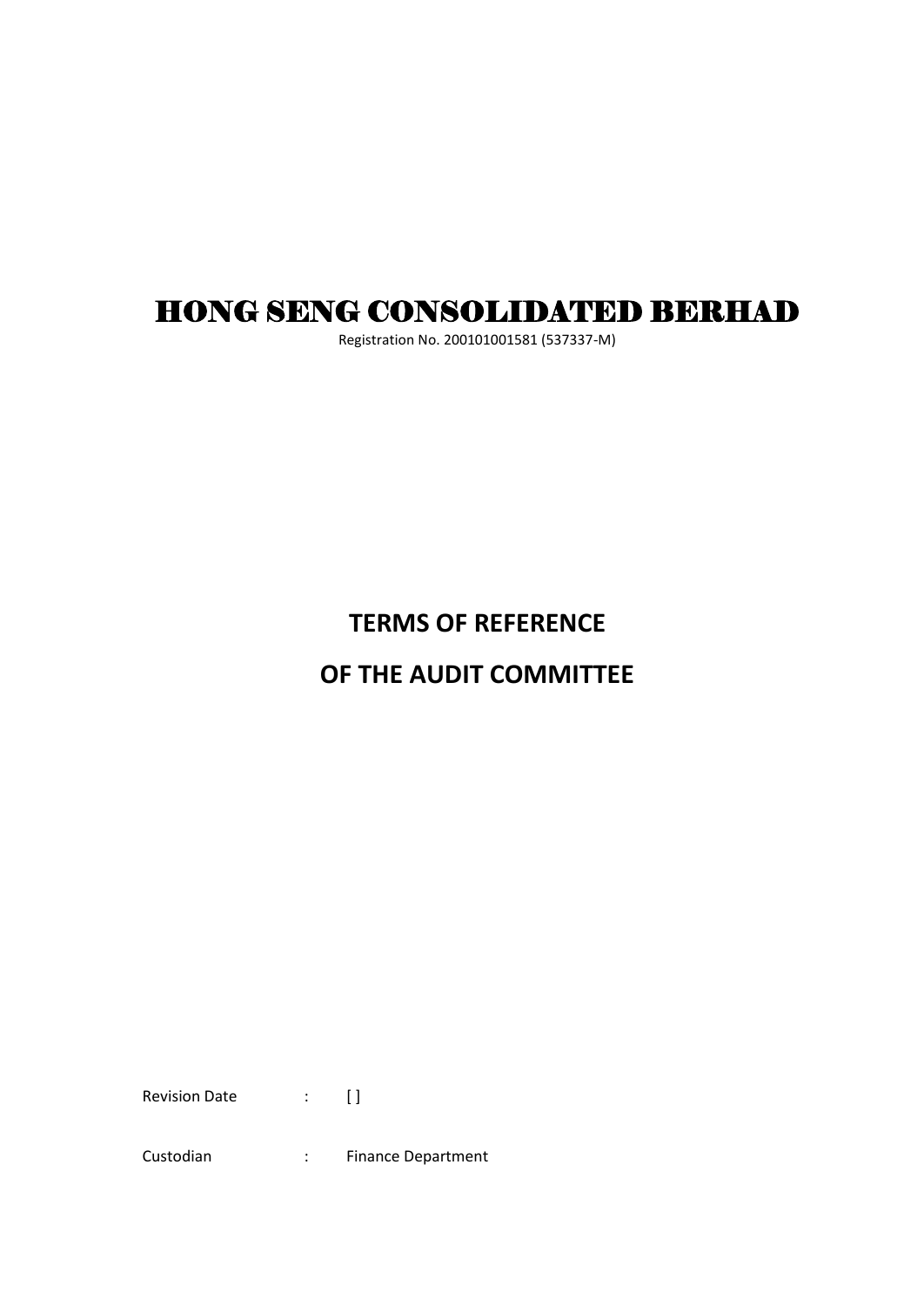## **1. Composition**

- 1.1 The Board of Directors ("**Board**") shall appoint from amongst its Directors to form the Audit Committee ("**Committee**") which fulfils the following requirements:
	- (a) the Committee must be composed of not fewer than 3 members;
	- (b) all the Committee members must be non-executive directors, with a majority of them being independent directors; and
	- (c) at least 1 member of the Committee:-
		- (i) must be a member of the Malaysian Institute of Accountants, or
		- (ii) if he is not a member of the Malaysian Institute of Accountants, he must have at least 3 years' working experience and -
			- (aa) he must have passed the examinations specified in Part 1 of the First Schedule of the Accountants Act 1967; or
			- (bb) he must be a member of one of the associations of accountants specified in Part II of the First Schedule of the Accountants Act 1967; or
		- (iii) fulfils such other requirements as prescribed or approved by Bursa Malaysia Securities Berhad.
- 1.2 No alternate director shall be appointed as a member of the Committee.
- 1.3 A member who was a former partner of the external audit firm of the Company is required to observe a cooling-off period of at least 3 years before being appointed to the Committee. This applies to all former partners of the audit firm and/or the affiliates firm (including those providing advisory services, tax consultancy, etc).

## **2. Chairman**

The Chairman, who shall be elected by the Committee, shall be an independent director and shall not be the Chairman of the Board.

### **3. Retirement and Resignation**

In the event of any vacancy in the Committee resulting non-compliance of paragraphs 1.1, 1.2 and 2 above, the Company must fill the vacancy within 3 months.

A member of the Committee who wishes to retire or resign should provide sufficient written notice to the Company so that a replacement may be appointed before he leaves.

### **4. Secretary**

The Company Secretary shall be the Secretary of the Committee and shall be responsible, in consultation with the Chairman, for drawing up the agenda and circulating it prior to each meeting.

The Secretary shall also be responsible for keeping the minutes of meetings of the Committee and circulating them to the Committee members.

The Committee members may inspect the minutes of the Committee at the Registered Office or such other place as may be determined by the Committee.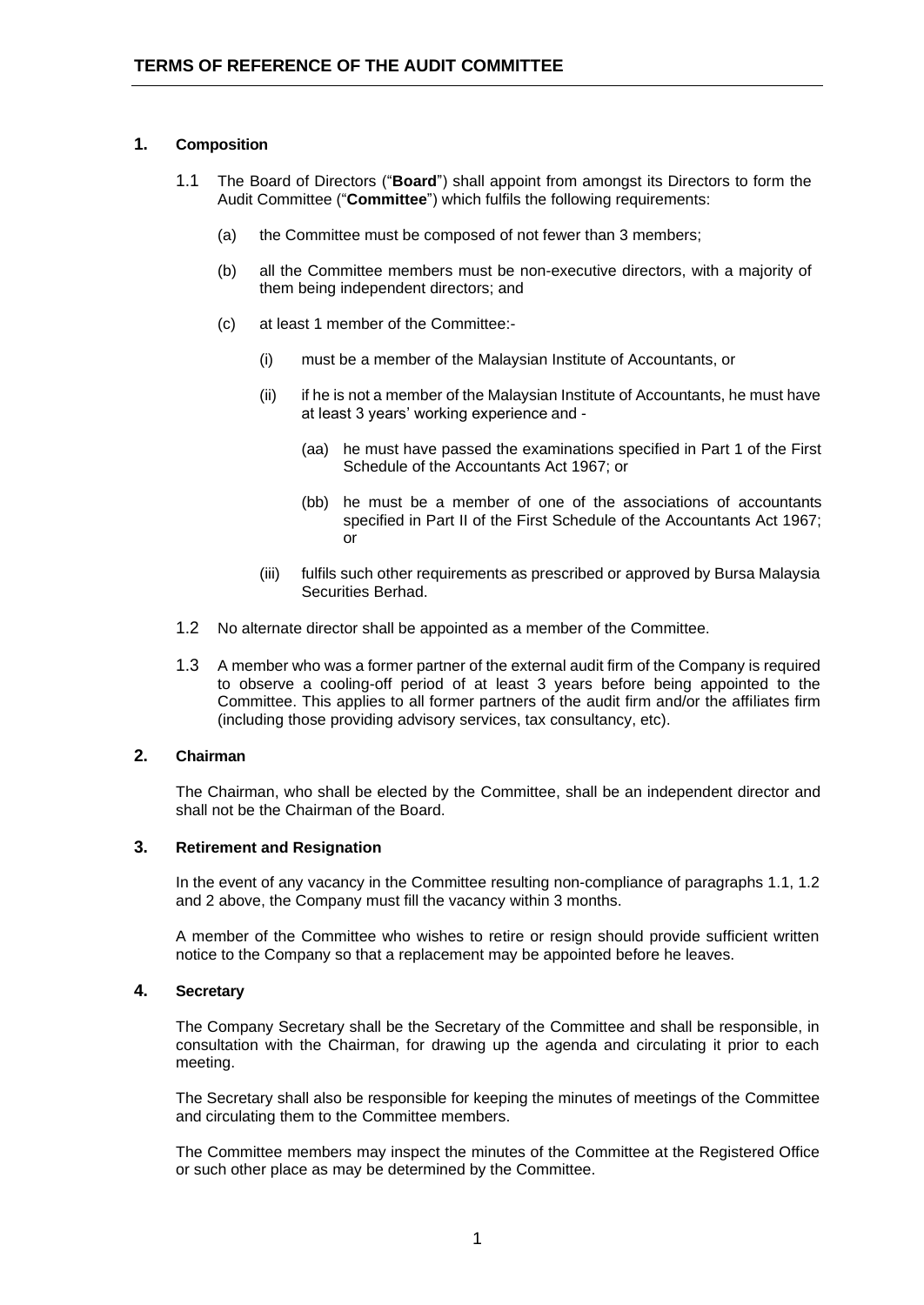#### **5. Meetings**

The Committee shall meet at least four (4) times in each financial year. The quorum for a meeting shall be 2 members, provided that the majority of members present at the meeting shall be independent.

Any member of the Committee may call for a meeting as and when required with reasonable notice as the Committee members deem fit.

All decisions at such meeting shall be decided on a show of hands on majority of votes.

The external auditors and internal auditor have the right to appear at any meeting of the Committee and shall appear before the Committee when required to do so by the Committee. The external auditors may also request a meeting if they consider it necessary.

Other directors or employees may attend any particular Committee Meeting only at the Committee's invitation, specific to the relevant meeting.

#### **6. Rights andAuthority**

The Committee shall in accordance with a procedure to be determined by the Board and at the cost of the Company:

- (a) have authority to investigate any matter within its terms of reference;
- (b) have the resources which are required to perform its duties;
- (c) have full and unrestricted access to the Executive Directors and to any information pertaining to the Group;
- (d) have direct communication channels with the external auditors and person(s) carrying out the internal audit function or activity;
- (e) have the right to obtain independent professional or other advice;
- (f) have the right to convene meetings with the external auditors and/or internal auditor, excluding the attendance of the executive members of the Committee, whenever deemed necessary; and
- (g) promptly report to the Bursa Malaysia Securities Berhad matters which have not been satisfactorily resolved by the Board of Directors resulting in a breach of the Listing Requirements of Bursa Malaysia Securities Berhad.

## **7. Duties and Function**

The Committee shall, inter-alia, assume the following fundamental responsibilities: -

- (a) oversees financial reporting;
- (b) reviews conflict of interest situations and related party transactions;
- (c) assesses the internal control environment;
- (d) evaluates the internal audit process; and
- (e) evaluates the external audit process.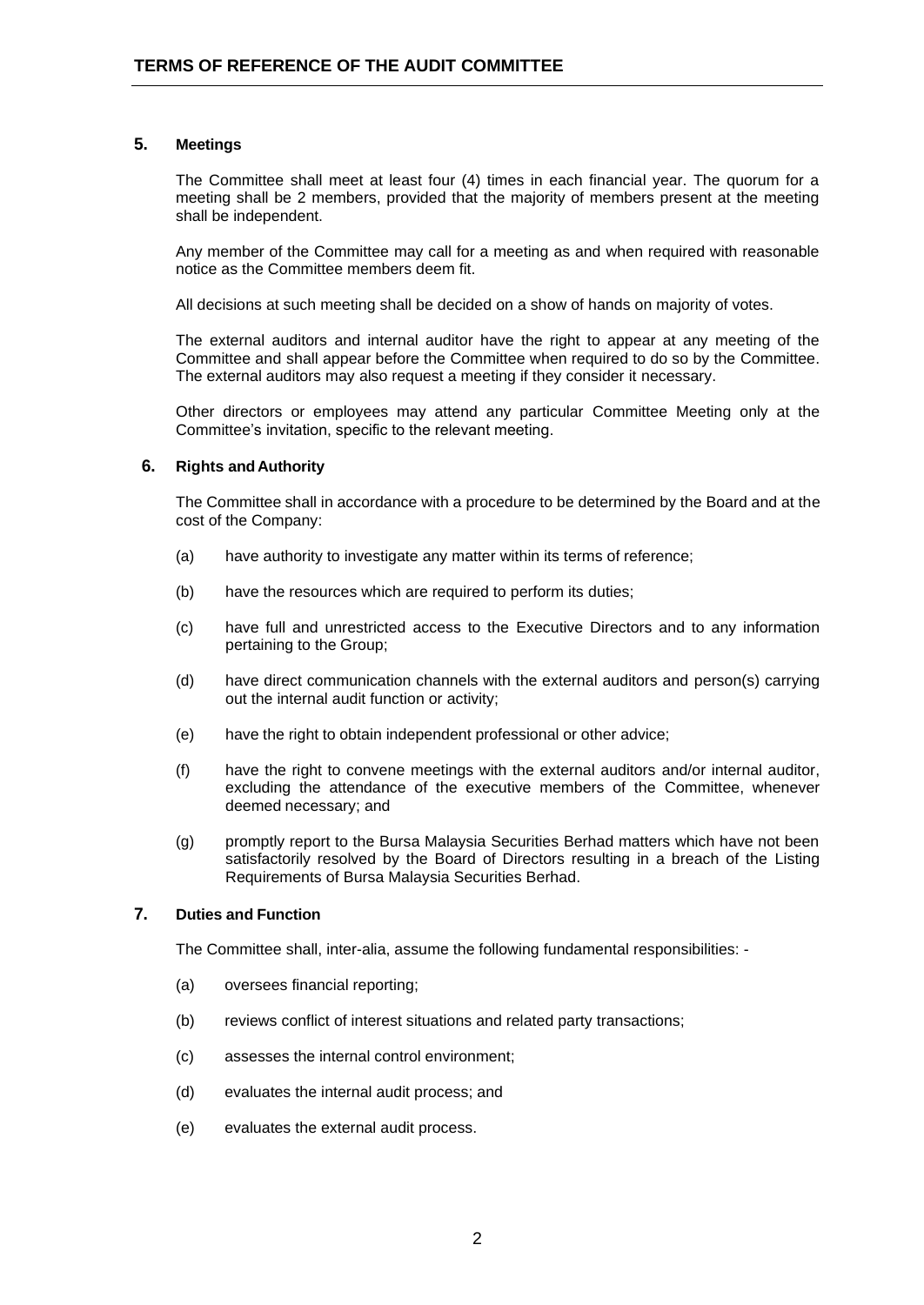## **7.1 Oversight of financial reporting**

The Committee shall review the quarterly results and year-end financial statements prior to approval by the Board, focusing particularly on:-

- (i) changes in or implementation of major accounting policy changes;
- (ii) significant matters highlighted including financial reporting issues, significant judgments made by management, significant and unusual events or transactions, and how these matters are addressed; and
- (iii) compliance with accounting standards and other legal requirements.

#### **7.2 Review of conflict of interest situations and related party transactions**

The Committee is tasked to review and report to the Board on any related party transactions (including recurrent related party transactions) and conflict of interest situations that may arise within the Group. This includes any transaction, procedure or course of conduct that raises questions of Management's integrity. The Committee should therefore ensure that the transactions carried out are amongst others, in the best interest of the Companyas well as not detrimental to its minority shareholders.

#### **7.3 Assessment of internal control environment**

The Committee must determine whether management has implemented effective and adequate internal controls.

#### **7.4 Evaluation on internal audit**

The internal audit function shall reports directly to the Committee. The Committee should be responsible for deciding on the appointment and removal as well as the performance evaluation and remuneration of those in the internal audit function. The Committee is tasked to do the following, in relation to the internal audit function:-

- (a) review the adequacy of the scope, competency and resources of the internal audit function and it has the necessary authority to carry out its work; and
- (b) review the internal audit plan, processes, the results of the internal audit assessments, investigation undertaken and whether of not appropriate action is taken on the recommendations;

#### **7.5 Evaluation on external audit**

- (a) To review with the external auditors on the following and report the same to the Board:
	- the audit plan, its scope and nature;
	- the evaluation of the accounting policies and system of internal controls within the Group;
	- the audit report and management letter issued by the external auditors and the implementation of audit recommendations;
	- the assistance given by the officers of the Company to external auditors, including any difficulties or disputes with Management encountered during the audit;
- (b) To review any letter of resignation from the external auditors;